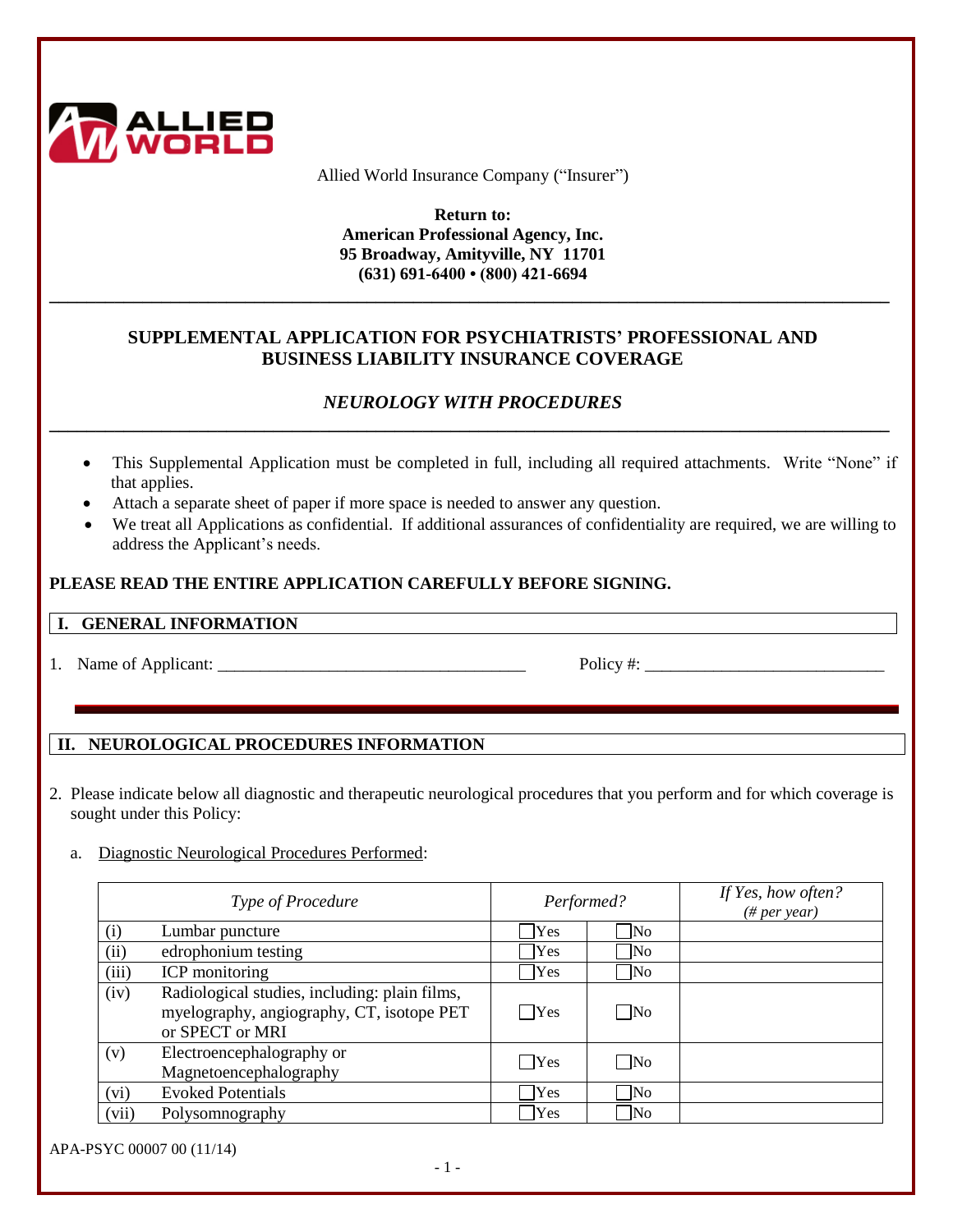| (viii)             | <b>Autonomic Function Testing</b> | Yes            | $\overline{\rm No}$    |  |
|--------------------|-----------------------------------|----------------|------------------------|--|
| (ix)               | Electronystagmogram               | Yes            | $\overline{\rm No}$    |  |
| (x)                | Audiometry                        | $\gamma$ Yes   | No                     |  |
| (xi)               | Perimetry                         | Yes            | $\overline{\text{No}}$ |  |
| (xii)              | <b>CSF</b> Analysis               | $\mathbf{Yes}$ | $\overline{\text{No}}$ |  |
| (xiii)             | Imaging with Ultrasound (Duplex,  | $\bigcap$ Yes  | $\neg$ No              |  |
|                    | <b>Transcranial Doppler)</b>      |                |                        |  |
| (xiv)              | Other (list):                     | Yes            | $\neg$ No              |  |
| $\left( xy\right)$ | Other (list):                     | Yes            | $\overline{\rm No}$    |  |
| (xvi)              | Other (list):                     | $\mathsf{Yes}$ | $\overline{\rm No}$    |  |

#### b. Therapeutic Neurological Procedures Performed:

| <b>Type of Procedure</b> |                                                                                                                                                                                           | Performed? |                        | If Yes, how often?<br>$(\# per year)$ |
|--------------------------|-------------------------------------------------------------------------------------------------------------------------------------------------------------------------------------------|------------|------------------------|---------------------------------------|
| (i)                      | Endovascular embolization, including use of<br>coil, balloon, stent or microcatheter                                                                                                      | Yes        | $\overline{\text{No}}$ |                                       |
| (ii)                     | Surgical clipping                                                                                                                                                                         | Yes        | N <sub>0</sub>         |                                       |
| (iii)                    | rtPA or other IV/IA thrombolytic treatment                                                                                                                                                | <b>Yes</b> | $\overline{\rm No}$    |                                       |
| (iv)                     | Use of devices for treatment of stroke,<br>including snares, balloon/stents, Angiojets,<br>Neurojets, or other mechanical, photonic /<br>acoustic clot retrieval / emulsification devices | Yes        | No                     |                                       |
| (v)                      | Carotid endarterectomy                                                                                                                                                                    | Yes        | N <sub>0</sub>         |                                       |
| (vi)                     | Percutaneous transluminal angioplasty (PTA)                                                                                                                                               | <b>Yes</b> | $\overline{\rm No}$    |                                       |
| (vii)                    | Intra-arterial papaverine injection                                                                                                                                                       | Yes        | $\overline{N_{0}}$     |                                       |
| (viii)                   | Transcranial Magnetic Stimulation (TMS or<br>rTMS) or Deep Brain Stimulation (DBS)                                                                                                        | Yes        | $\overline{\rm No}$    |                                       |
| (ix)                     | <b>Vagus Nerve Stimulation</b>                                                                                                                                                            | Yes        | lNo                    |                                       |
| (x)                      | Other (list):                                                                                                                                                                             | Yes        | lNo                    |                                       |
| $(x_i)$                  | Other (list):                                                                                                                                                                             | Yes        | lNo                    |                                       |
| (xii)                    | Other (list):                                                                                                                                                                             | Yes        | lNo                    |                                       |

Note: Any and all of the above procedures are subject to review and underwriting approval according to the Insurer's underwriting guidelines. This list does not provide any guidance regarding coverage that may or may not be available under the Policy as respects any claim. Actual coverage may vary and is subject to policy language as issued. Please refer to the actual policy form for all applicable terms and conditions. Not all procedures listed above may be eligible for coverage.

### **III. NOTICE TO APPLICANT**

 APPLICANT UNDERSTANDS THAT THE INFORMATION SUBMITTED IN THIS SUPPLEMENTAL APPLICATION BECOMES A PART OF THE APPLICANT'S APPLICATION FOR PSYCHIATRISTS' PROFESSIONAL AND BUSINESS LIABILITY INSURANCE COVERAGE AND IS SUBJECT TO THE SAME NOTICES, REPRESENTATIONS AND CONDITIONS SET FORTH IN SUCH APPLICATION.